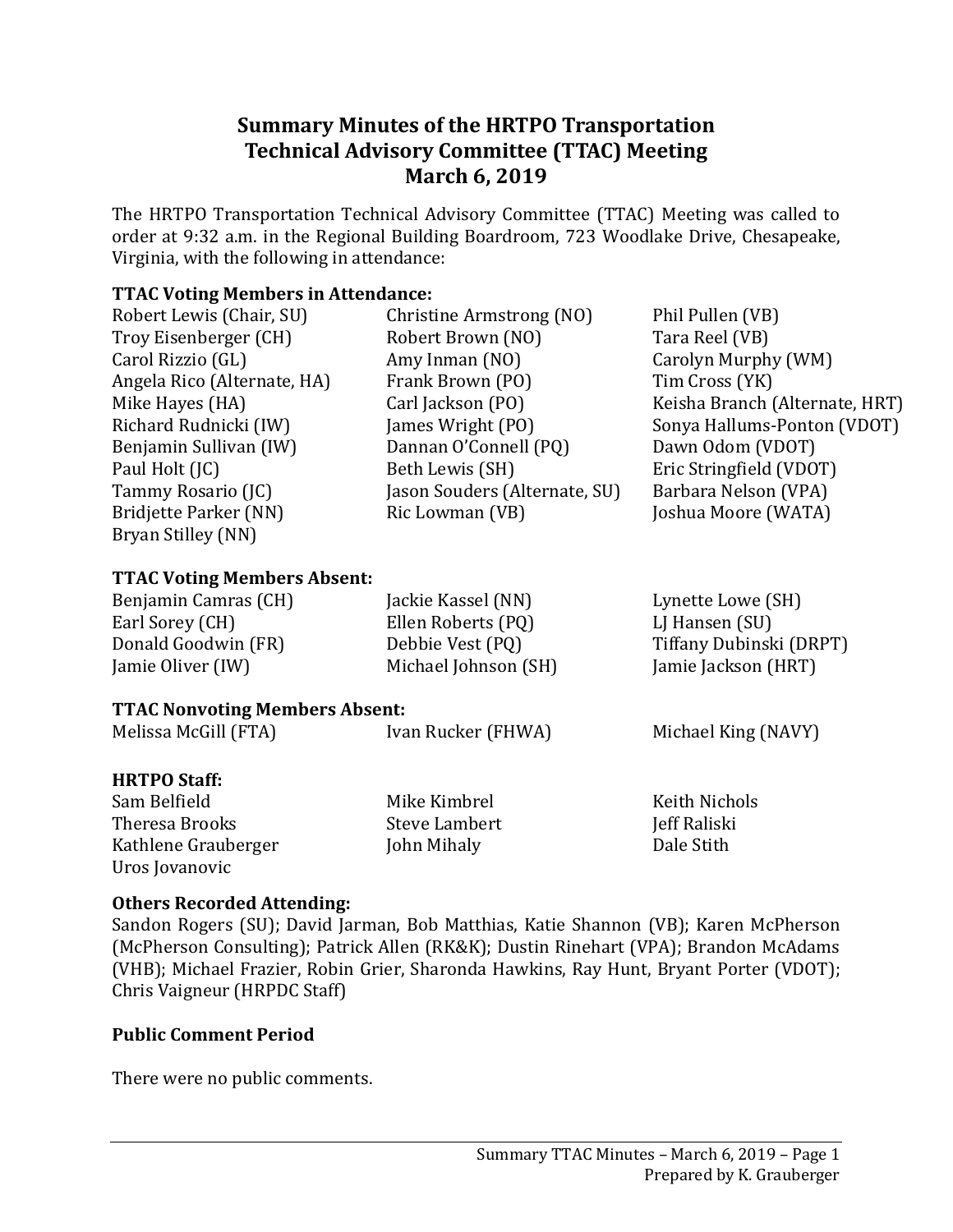## **Submitted Public Comments**

There were 99 submitted public comments regarding the I-64 Hampton Roads Bridge-Tunnel Expansion project in the agenda packet.

### **Comments and Updates from State and Federal Agencies and the Military**

There were no comments from VDOT.

There was no representative in attendance from DRPT.

There were no comments from VPA.

There was no representative in attendance from FHWA.

There was no representative in attendance from the U.S. Navy.

### **Approval of Agenda**

Chair Robert Lewis asked for additions or deletions to the TTAC Agenda. Hearing none, Mr. Joshua Moore Moved to approve the agenda as written; seconded by Mr. Eric Stringfield. The Motion Carried.

#### **Summary Minutes**

Chair Lewis reported that the TTAC summary minutes from the February 6, 2019 meeting were included in the March 6, 2019 TTAC Agenda Packet. Chair Lewis asked for any additions or corrections to the minutes. Hearing none, Mr. Moore Moved to approve the minutes as written; seconded by Ms. Carolyn Murphy. The Motion Carried.

### **FY 2018-2021 TIP Amendment Request: HRT0107, HRT0108 – HRT**

Ms. Keisha Branch reported that Hampton Roads Transit (HRT) is requesting to amend the Fiscal Year (FY) 2018-2021 Transportation Improvement Program (TIP) to add two new projects. The specifics of the request are described below:

- Replacement Electric Bus (STIP ID HRT0107)
	- o Add project to the TIP
	- o Add project funding (in \$1,000s) as follows:

| <b>Fund Source</b>   | <b>FY 2018</b> | <b>FY 2019</b> | <b>FY 2020</b> | <b>FY 2021</b> |
|----------------------|----------------|----------------|----------------|----------------|
| <b>FTA 5339 LoNo</b> | \$0            | \$1,682        | \$0            | \$0            |
| Local                | \$0            | \$240          | \$0            | \$0            |
| <b>State</b>         | \$0            | \$4,085        | \$0            | \$0            |
| <b>Totals</b>        | \$0            | \$6,007        | \$0            | \$0            |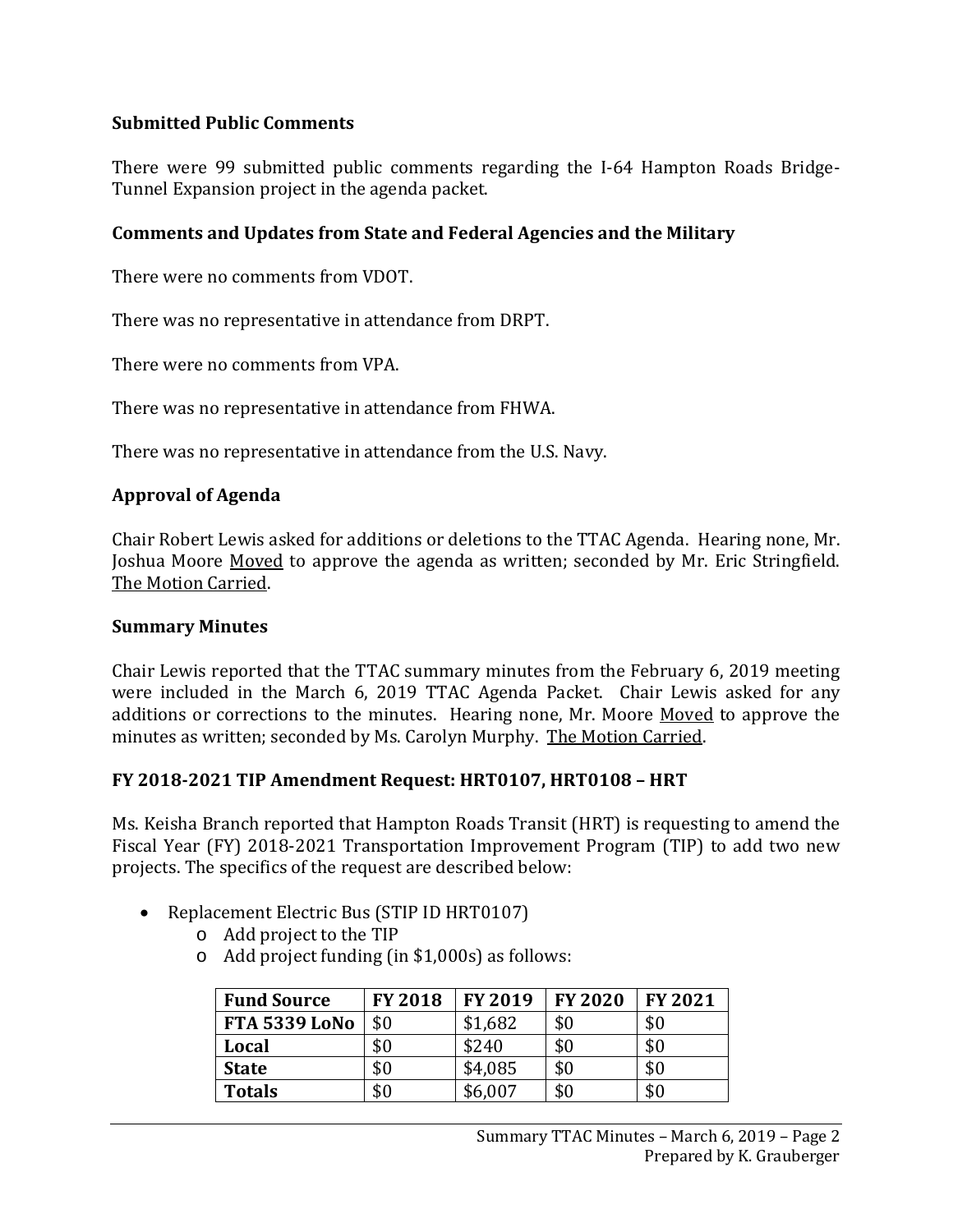- Electric Bus Charging and Facility Infrastructure Upgrade (STIP ID HRT0108)
	- o Add project to the TIP

| <b>Fund Source</b>   | <b>FY 2018</b> | <b>FY 2019</b> | <b>FY 2020</b> | <b>FY 2021</b> |
|----------------------|----------------|----------------|----------------|----------------|
| <b>FTA 5339 LoNo</b> | \$0            | \$1,108        | \$0            | \$0            |
| Local                | \$0            | \$106          | \$0            | \$0            |
| <b>State</b>         | \$0            | \$626          | \$0            | \$0            |
| <b>Totals</b>        | \$0            | \$1,840        | \$0            | \$0            |

o Add project funding (in \$1,000s) as follows:

This request was made available for public review and comment from February 27, 2019 through March 13, 2019.

Ms. Amy Inman Moved to recommend HRTPO Board approval of the TIP Amendment; seconded by Mr. Stringfield. The Motion Carried.

## **Economic Impact of Bike Facilities – Phase One: Final**

Mr. Michael Kimbrel, HRTPO Deputy Executive Director, reported that the draft report of *Economic Impact of Bike Facilities – Phase One* was presented to TTAC at its January 9, 2019 meeting and underwent public review from January 9, 2019 through January 23, 2019.

Ms. Murphy Moved to recommend HRTPO Board approval of the final report; seconded by Mr. Moore. The Motion Carried.

## **Regional Performance Measures – System Performance Report: Draft**

Mr. Keith Nichols, HRTPO Principal Transportation Engineer, reported that the Moving Ahead for Progress in the 21st Century (MAP-21) surface transportation legislation established a performance- and outcome-based program. As part of this program, MAP-21 and the current Fixing America's Surface Transportation (FAST) Act legislation require that States and Metropolitan Planning Organizations (MPOs) prepare and use a set of federallyestablished performance measures that are tied to national performance goals. Each MPO must set regional targets in the areas of roadway safety, Transit Asset Management, pavement condition, bridge condition, roadway performance, and freight. The HRTPO Board approved initial regional targets in each of these areas throughout 2018.

Mr. Nichols stated the HRTPO will annually prepare a System Performance Report on the regional performance measures and targets. The first of these annual reports includes:

- A description of the methodology used to calculate each measure
- Historical data trends for each of the areas
- Information on statewide targets
- A description of the targets that have been established by the HRTPO
- Progress being made towards meeting the established targets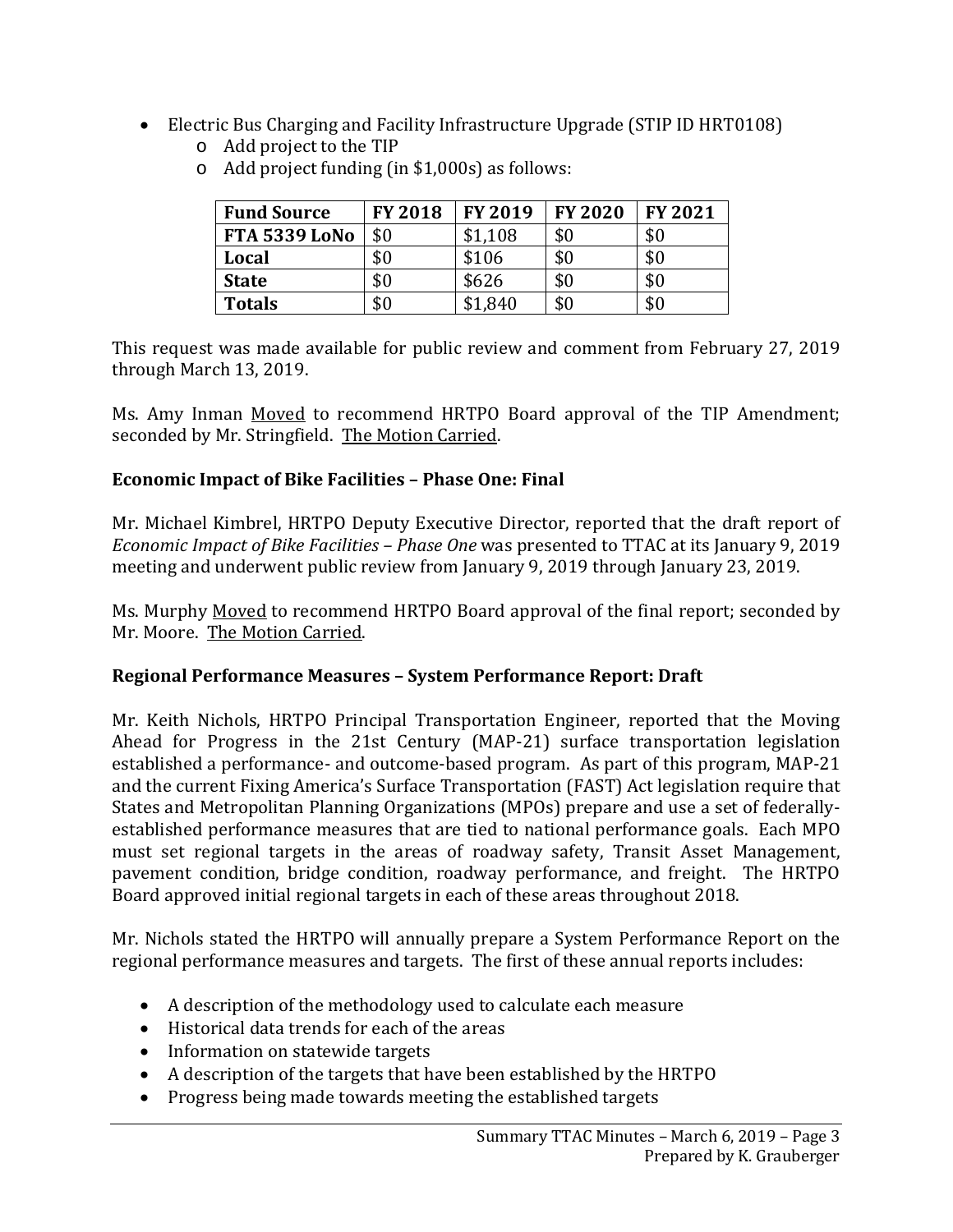He requested TTAC members review the draft report and submit comments to him by Friday, March 22, 2019. Approval of the final document is anticipated at the April TTAC and HRTPO Board meetings.

## **TRAFFIX Annual Report**

Mr. Ron Hodges, Director of TRAFFIX, reported that its mission is to assist in the promotion of transportation alternatives in the area. Established in 1995, TRAFFIX is monitored by the TRAFFIX Subcommittee (TS) which reports to TTAC, and has direct oversight of the status of TRAFFIX programs and how allocated funding is spent. It is funded with regional Congestion Mitigation and Air Quality Improvement (CMAQ) Program dollars and its footprint includes 17 cities and counties.

Mr. Hodges outlined the following services offered by TRAFFIX:

- Bike Amenities
- Commuter Rewards
- Employer Outreach
- Guaranteed Ride Program
- Park & Ride
- Ridematching
- Vanpool Assistance

He highlighted the successes of TRAFFIX, including:

- Total reduced  $CO<sub>2</sub>$  emissions 2,454.82 tons
- Car trips reduced 264,329
- Parking spots saved per day Average of 5,001
- Gallons of gas saved by commuters 249,792

He noted that TRAFFIX produces an annual report that defines and tabulates a comprehensive set of performance measures including actions, outcomes, and budget.

## **2045 Long-Range Transportation Plan: Status Update**

Ms. Dale Stith, HRTPO Principal Transportation Planner, reported that the fiscallyconstrained Long Range-Transportation Plan (LRTP) is one of the HRTPO's core functions. With a planning horizon of at least 20 years, the LRTP serves as the blueprint for enhancing the region's multimodal transportation system. It is updated periodically to reflect changing conditions such as new planning priorities, population projections, economic change, and anticipated travel demand.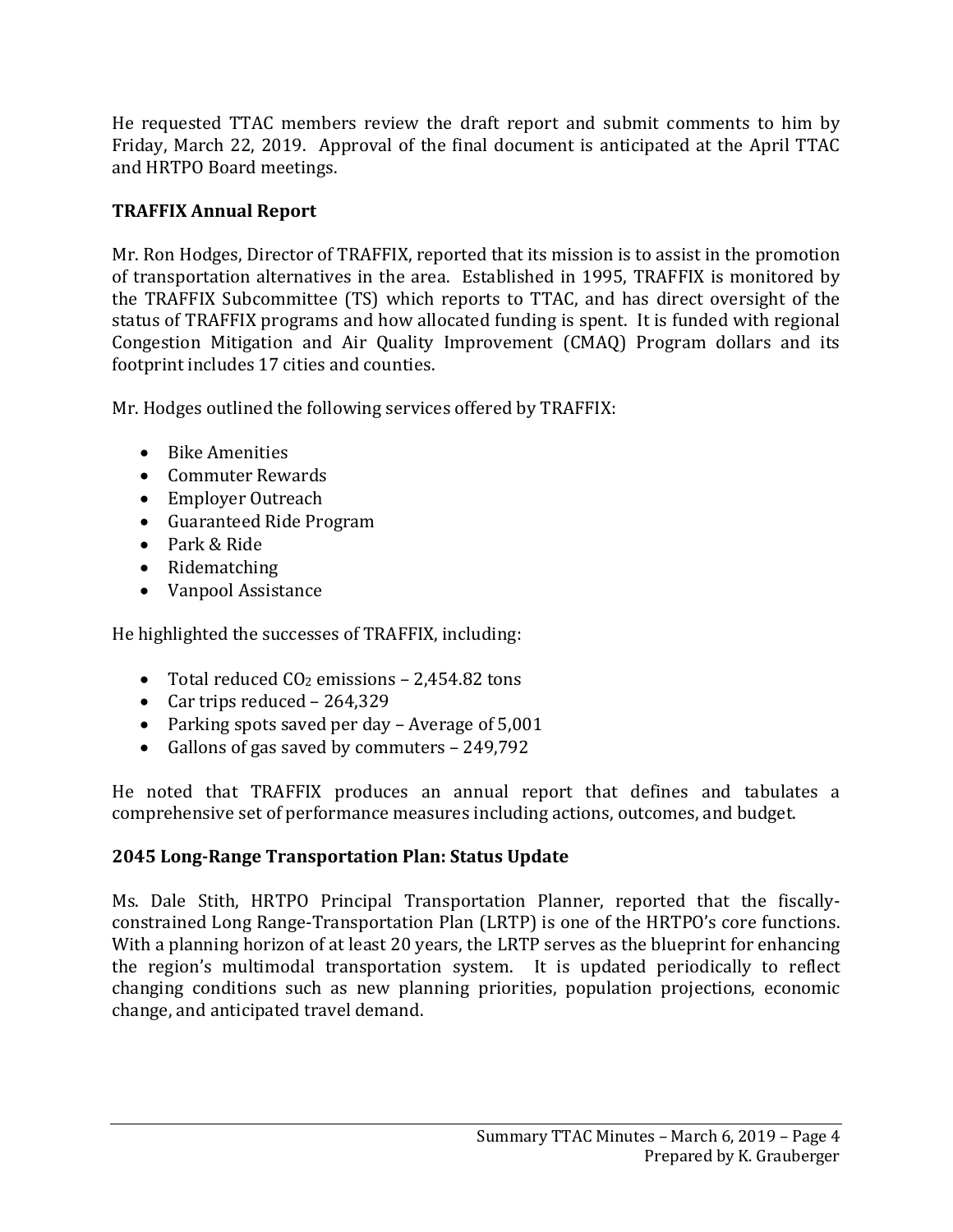Ms. Stith noted that per federal regulations, base year data must be updated every 10 years for the Regional Travel Demand Model. Improvements that have been made to the model for the 2045 LRTP include:

- Model area expanded to include the City of Franklin and Southampton County
- Updated Transportation Analysis Zones (TAZs)
- Updated Highway and Transit Networks
- Improved Toll Choice Model
- New/Planned Modes (Connected/Autonomous Vehicles, Ride sharing)
- Environmental Justice analysis
- Improved post-processing efficiencies

HRTPO staff is currently working on the following efforts for the 2045 LRTP:

- Visioning
- Scenario Planning
- Refinement of the HRTPO Project Prioritization Tool

Ms. Stith discussed next steps and indicated that the 2045 LRTP is anticipated to be adopted by the HRTPO Board in June 2021.

## **Southampton County Active Transportation Plan**

Ms. Theresa Brooks, HRTPO Transportation Planner III, reported that in August 2015, the Southampton County Board of Supervisors approved a request for County planning staff to work in conjunction with HRTPO staff to develop an active transportation plan for the County. The purpose of the plan is to provide Southampton County with a resource to assist in the pursuit of future opportunities for active transportation improvements that meet commuting and recreational needs of its citizens.

Ms. Brooks stated that a steering committee comprised of Southampton Planning Commission members and County residents was created to provide input and guidance to HRTPO staff during the plan development. HRTPO staff conducted an extensive public outreach effort including:

- An online survey
- In-person distribution of survey at various local County events
- Facebook advertisement to County residents

Ms. Brooks indicated that the draft report will be available following the TTAC meeting. She requested that members review the draft report and submit comments to her by COB March 20, 2019.